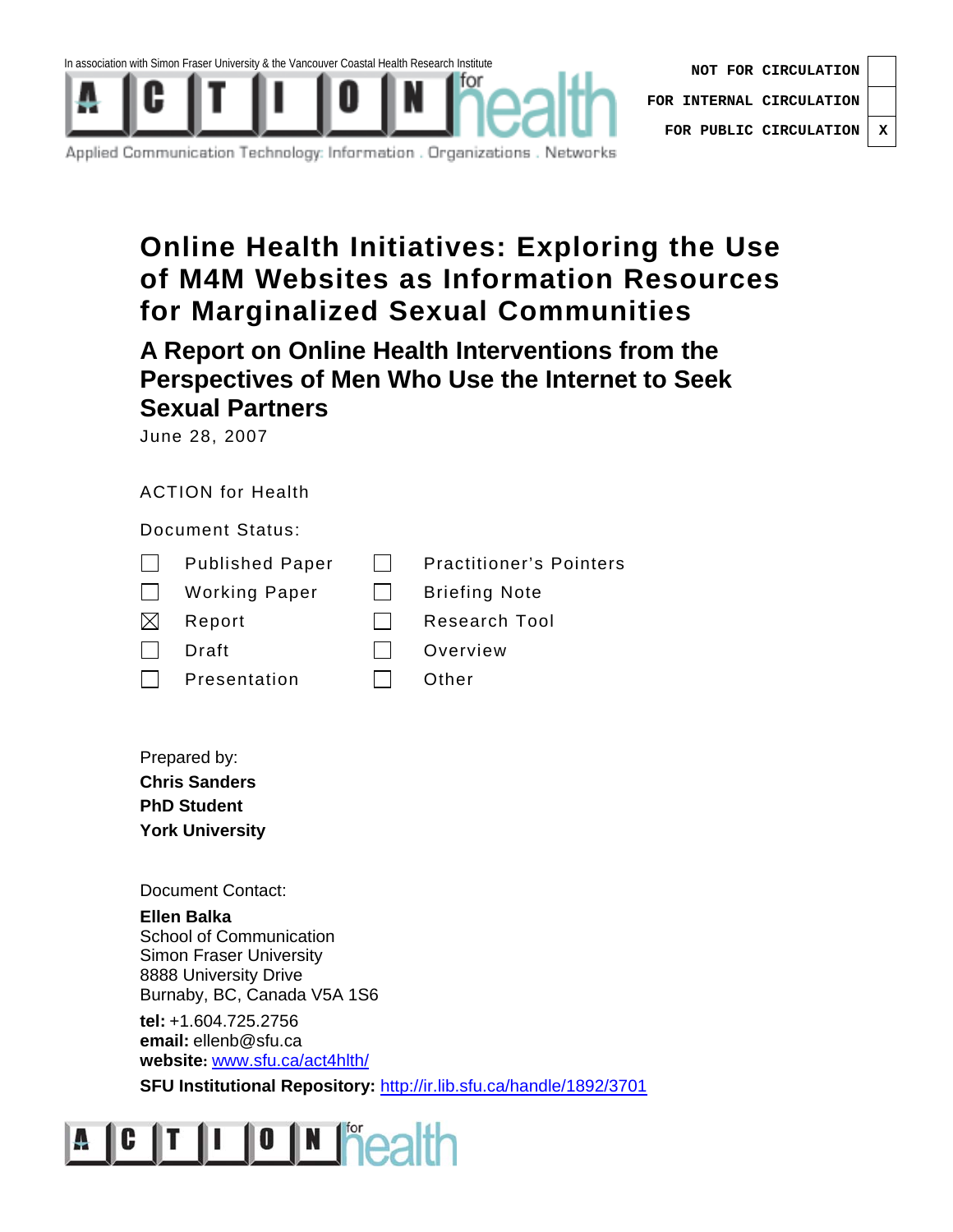June 28, 2007

**Online Health Initiatives: Exploring the Use of M4M Websites as Information Resources for Marginalized Sexual Communities** 

**A Report on Online Health Interventions from the Perspectives of Men Who Use the Internet to Seek Sexual Partners** 

> Produced by Chris Sanders For ACTION for Health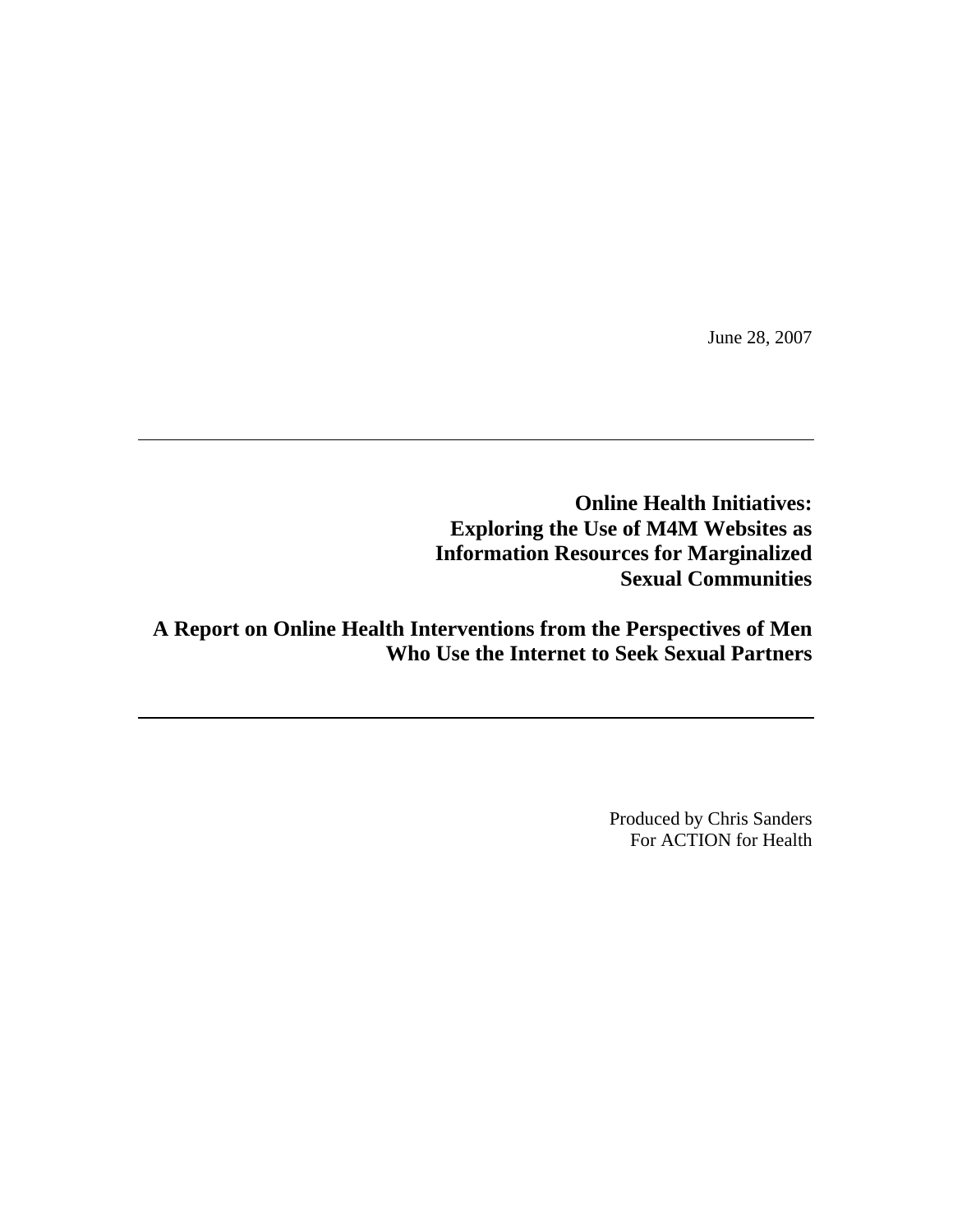### **I. BACKGROUND AND INTRODUCTION**

In general, online chat rooms, dating services, and personals websites have proliferated in number since the mid-1990s with the increased popularity and widespread accessibility of the Internet. Online dating services typically allow people to establish individual profiles that provide personal information as well as enable people to search for other members using such criteria as age, gender, sexuality, and location. Most websites also enable people to upload digital photographs of themselves and to browse photographs of others.

In particular, online gay-themed personals websites, or *men for men* (M4M) sites, have become especially popular among men seeking men (MSM). M4M websites facilitate same-sex male online dating and casual sex; while some profiles are non-sexual in content, the preponderance of membership profiles are either overtly sexual or express an interest in the possibility of sexual encounter. Membership profiles typically list physical characteristics, such as age, race, height, weight, body type (e.g., muscular, stocky, slim), and penis endowment. Profiles frequently contain biographic spaces where members can elaborate on their sexual preferences (e.g., fetishes, role) as well as other personal interests (e.g., discretionary concerns, seeking relationship vs. sex, drug use, hobbies). Also, many profiles either publicly display or allow private access to nude photographs. While M4M websites range in membership size, the most popular ones frequently have active memberships in the hundreds of thousands to millions worldwide. For example, one M4M website, www.manhunt.net, is headquartered in Boston, Massachusetts, and boasts over 1.2 million profiles worldwide (as of May 2007).<sup>1</sup>

 $1$  Of the popular M4M websites discussed in this research, www.manhunt.net (manhunt) is the most well know and widely used. Manhunt is relatively new and regularly advertises in Toronto community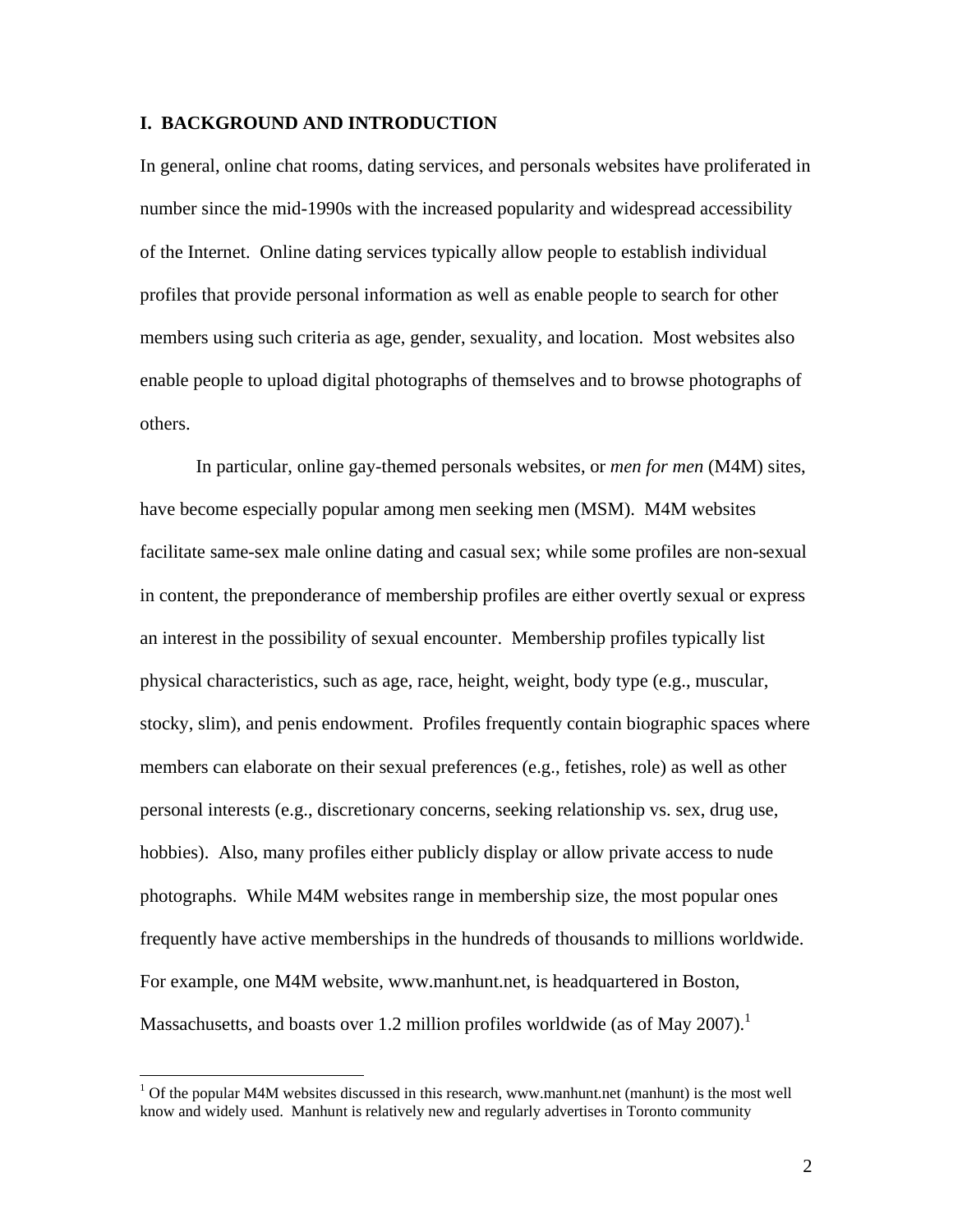While there is no way to accurately gauge how many sexual encounters are regularly facilitated by M4M websites, one estimate is that 35-60% of men using these sites arrange for casual sex (Brown, Maycock, and Burns 2005). Public health interest in M4M websites began in the late 1990s as it became clear they were becoming increasingly popular venues in facilitating casual sexual encounters among men seeking men, much of which is unprotected or high-risk sex. Health researchers noticed a correlation between M4M online sexual activity and recent increases in sexually transmitted infections (STIs) (McFarlane, Salyers Bull, and Rietmeijer 2000, 2002; Klausner, Wolf, Fischer-Ponce, Zolt, and Katz, 2000). By 2002, fallout from such findings led some health officials and researchers to liken M4M websites and chat rooms to "virtual bathhouses," claiming that "the Internet is a new venue associated with highrisk sex" (Chiasson et al., 2003). Not surprisingly, health researchers concerned with the health of gay and bisexual men have since developed a keen interest in these websites as a potential source for studying risky sexual behavior among men seeking men, as well as their potential for providing safe-sex and other sexual health information.

This unfolding chain of events is particularly interesting when compared to the regulation and closure of bathhouses in response to the "AIDS epidemic" during the 1980s. On one side of the issue were public health officials insisting bathhouses be closed in the interests of health and safety. On the other side were queer activists who

newspapers, fliers, at nightclubs and bars, bathhouses, billboards, and even on posters in the Wellesley subway station in the heart of the city's gay community. Interviewees who regularly use manhunt describe a pro-sex environment, a diverse community of members, and recall seeing regular health advisories and information links. They describe this website as local, familiar, unobtrusive, and easy to navigate. They associate these positive qualities with the comfort and trust they express in relation to the online health advocates affiliated with this website.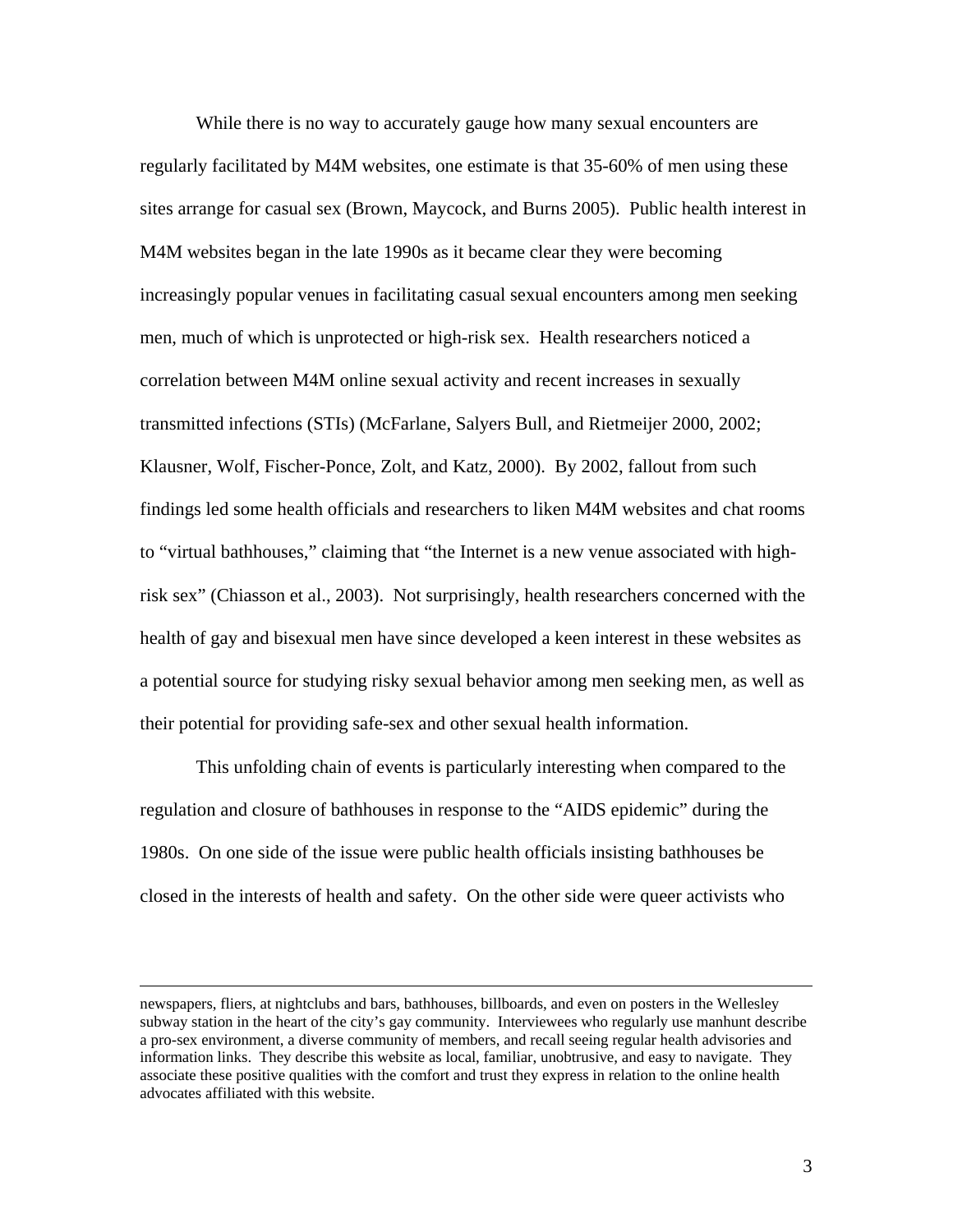maintained bathhouses were valuable sources of community that could be used as effective tools in education and prevention (Alexander, 1996; Bérubé, 1996).

Ultimately, regulation and closure of bathhouses largely prevailed, often at the expense of the sexual expression of gay and bisexual men (Disman, 2003). Moreover, HIV transmission rates remained largely unaffected, while a valuable source of information and access to a marginalized sexual community was lost (Bérubé, 1996). A similar set of discourses has surfaced in response to rises in STIs and increased use of M4M websites. As was the case with bathhouses, these websites have been targeted for strict regulation and control, as though the medium itself were the root cause of risky sexual behavior. Like bathhouses, however, the websites offer a unique portal into a sexual community at high risk for HIV, which has also come to the attention of health educators and activists.

Recently, some health science researchers have acknowledged that M4M websites can be constructively used to promote public health in ways that do not violate the sexual lives or civil right of men seeking men. Many health researchers and educators currently are developing constructive online strategies, which use of M4M websites to effectively, yet unobtrusively, deliver health information (Flicker et al., 2006; Mimiaga et al., 2006; Rhodes, Hergenrather, Ramsey, Yee, & Wilkin, 2006). In some cases, M4M websites are actively collaborating with public health researchers to develop and refine intermediation strategies that more effectively address the specific needs of the diverse communities serviced by particular websites. Unfortunately, because these technological interventions are still in the early stages of development and implementation, there has been limited opportunity to conduct follow-up research that explores the actual use and lasting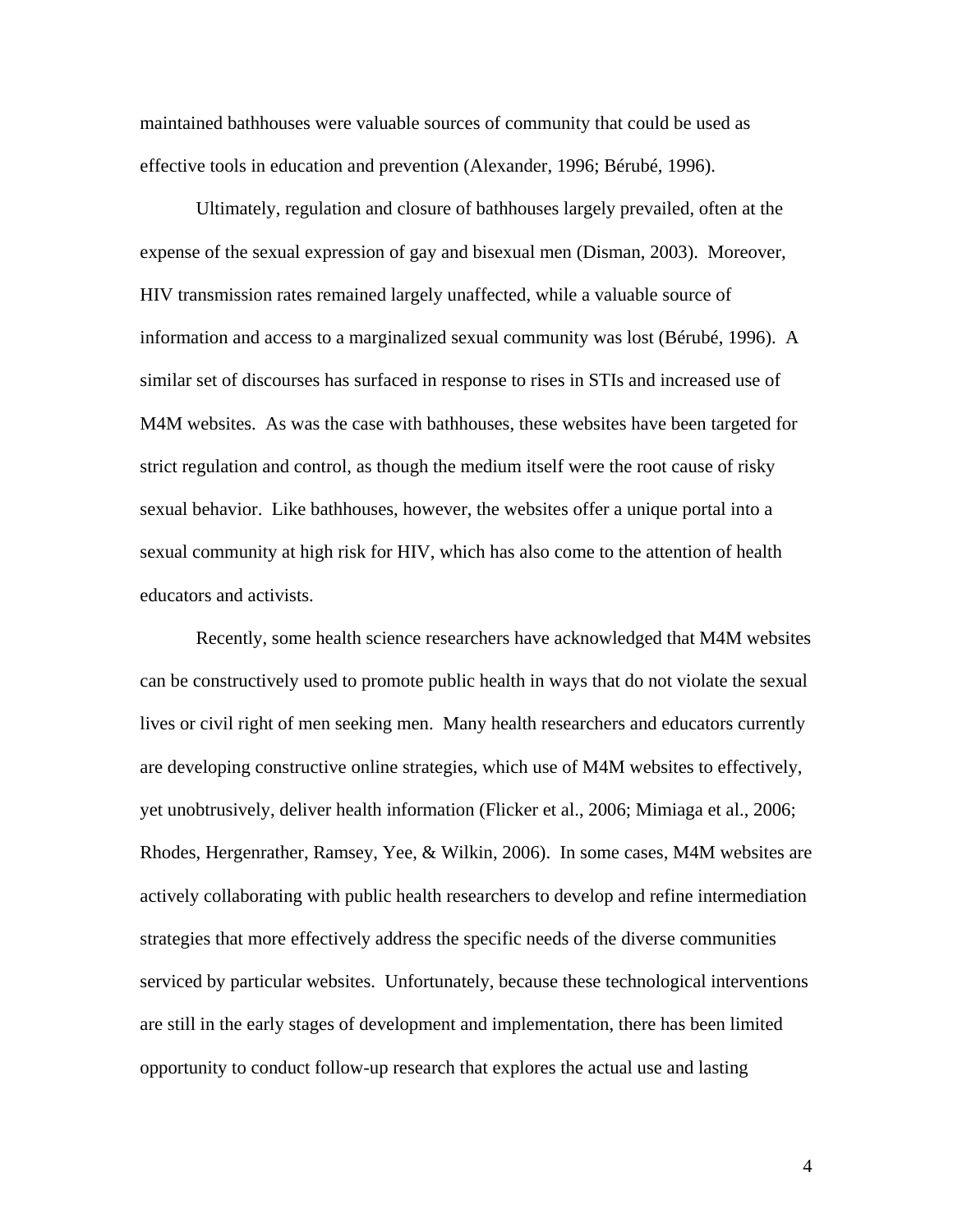efficacy of these initiatives. Thus, the goal of this research is an exploratory qualitative study of how men seeking men use online health strategies employed by M4M websites.

The M4M websites referenced by interviewees and frequently discussed in this study include:

- dudesnude.com
- gay.com
- gayromeo.com
- manhunt.net
- men4sexnow.com
- mygaydar.com
- outintoronto.com

#### **II. PURPOSE**

The purpose of this study was to gather information on how men seeking men online engage with some of the recent Internet health intervention strategies designed and implemented for use on M4M websites and chat rooms. The goal is to better understand how current and future online health interventions can be created and put into effect in ways that promote health and respect M4M users. The study aimed to document the issues and approaches regarding use from the perspective of men seeking men online.

This exploratory study contributes to our understanding of how online technology can be used in the effective delivery of health-related education and resources. It also contributes to a growing body of queer theory, sociology, and health literature concerning sexual politics and sexual interaction among marginalized groups by addressing the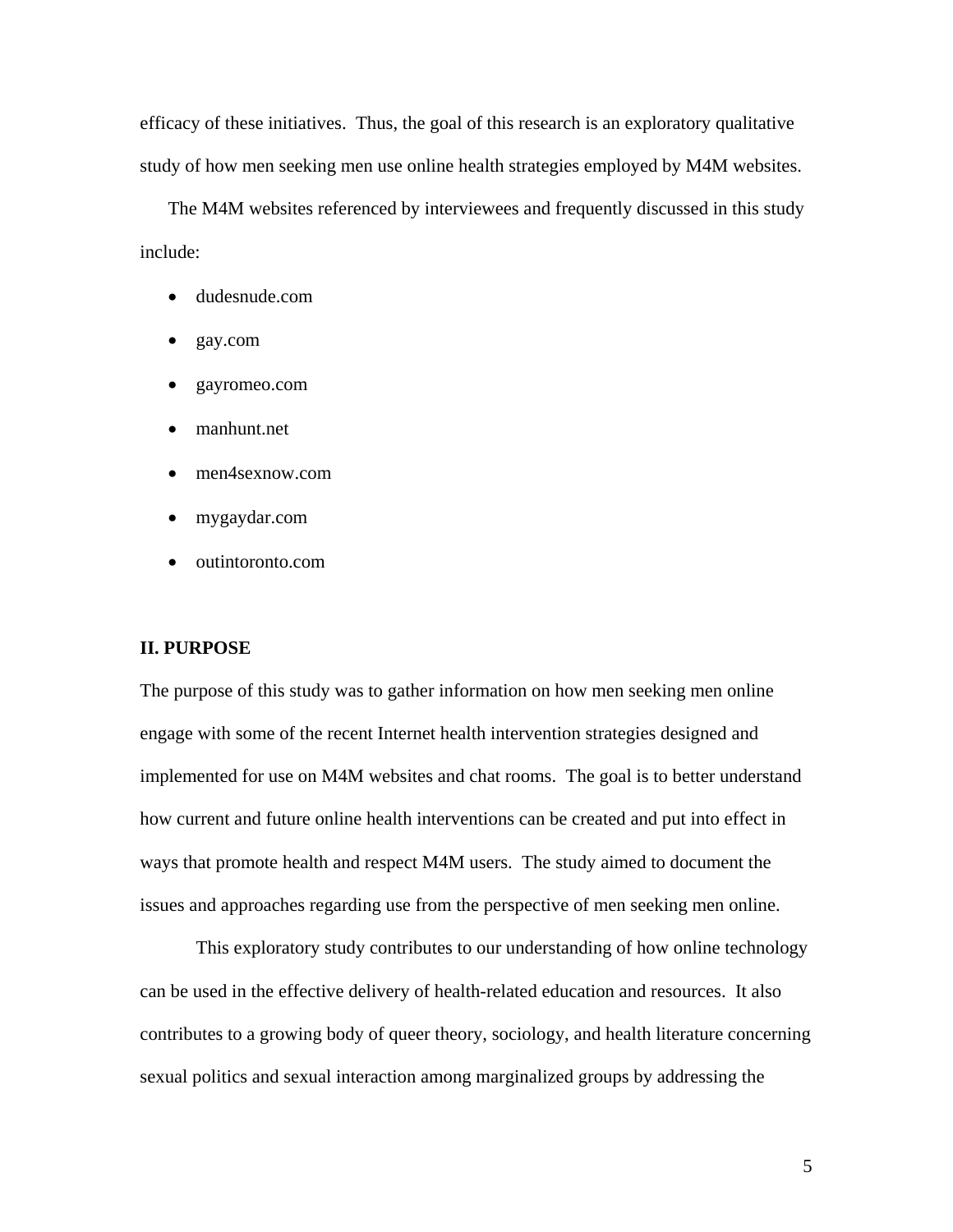common goal of combating the spread of STIs while respecting the privacy and sexual expression of high-risk groups.

#### **III. METHODOLOGY**

Information for this study was gathered through participant observation and interviews with twenty-one gay men living in Toronto, Ontario. Online activity and member postings to M4M discussion threads were observed for two months. While general in nature, the data were useful in developing the interview guide and highlighting important interview points.

All interviewees regularly used one or more of the following popular M4M websites: www.gay.com, www.mygaydar.com, www.men4sexnow.com, www.manhunt.net, and www.dudesnude.com. Participants were interviewed once; some were interviewed in person, while others participated in online interview sessions. Participants were recruited using online postings and by snowball sample. Those who responded to online requests were provided with a synopsis of the project and goals, either by E-mail or by instant message. Email was used to provide the majority of background information and to arrange interviews. While interviewees ranged in age from twenty to fifty-two years, most were between twenty and thirty-six years of age. The majority are Canadian born and white, although some are members of visible minority groups.

During the interviews the men were asked to describe their use of health information online: how often they used the Internet to seek health information; whether they were familiar with the specific health services available on M4M websites; whether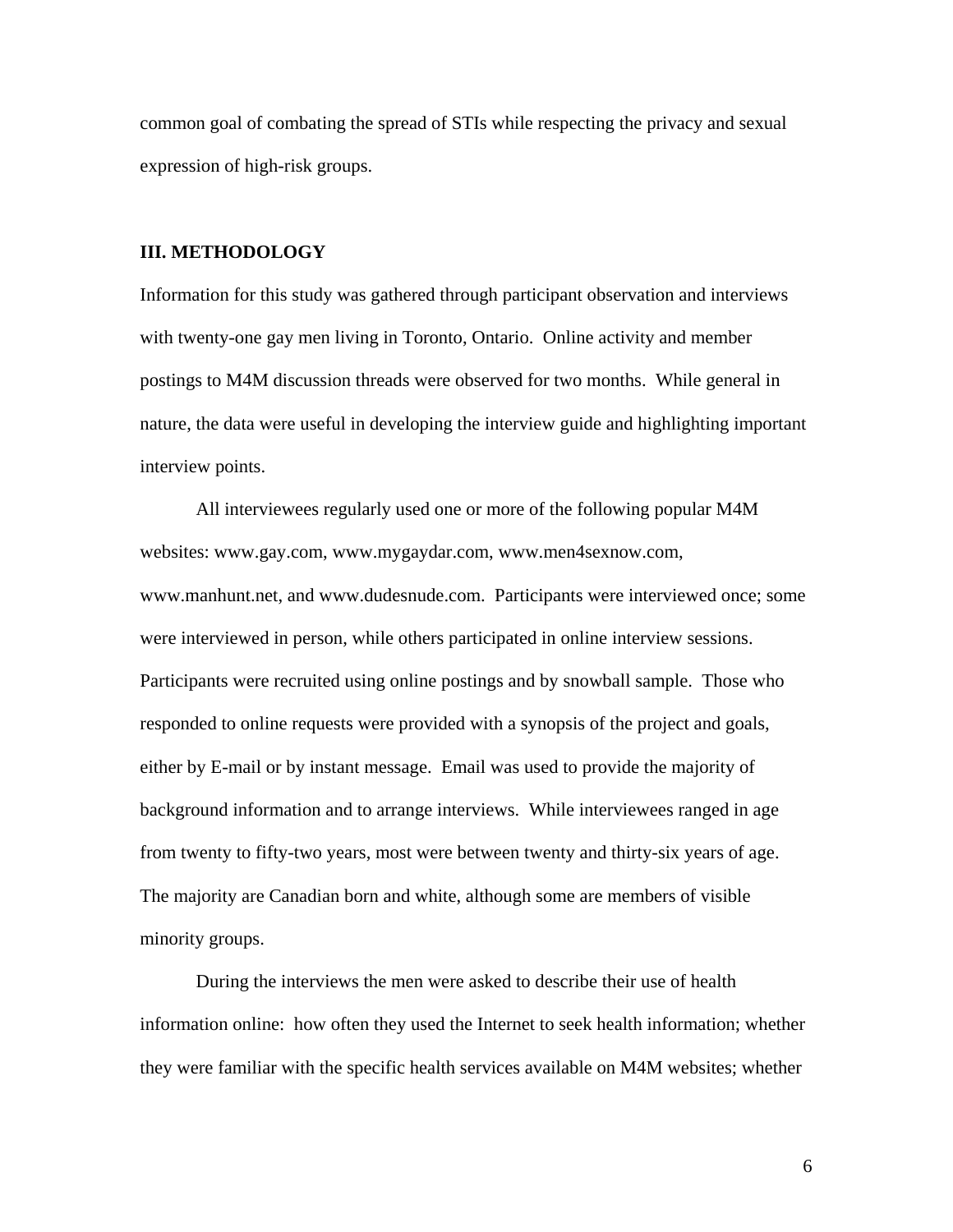they trusted such information and found it useful. I also explored how the men use this technology to arrange casual sex, their understandings of risk behavior, and the extent to which they seek out and incorporate the online health information into their sexual lives. The goal of the interview process was to investigate how different M4M online interventions have been received by gay and bisexual men in terms of use, privacy, and lasting efficacy. Interviews were semi-structured, and participants were encouraged to freely expand on any of the questions. To preserve confidentiality, each interviewee has been provided a distinct two-letter/two-number designation used to denote quotations within the text.

#### **IV. SUMMARY OF MAJOR FINDINGS**

Interviewees primarily discuss their use of four online health initiatives: online notification services, health advisories and information links, educational avatars and sexualized games, and interactive chat and online educators. The findings highlight many ways that M4M health interventions have been successfully accessed and used by the intended M4M audience. The findings also tentatively address how these technologies have fallen short of intended objectives and suggest possible corrective measures for current and future online health interventions. In short, the data suggest that interactive strategies partnered with localized websites are most popular among M4M user and have lasting benefit. Data are organized according to the different online approaches created to access and disseminate health information.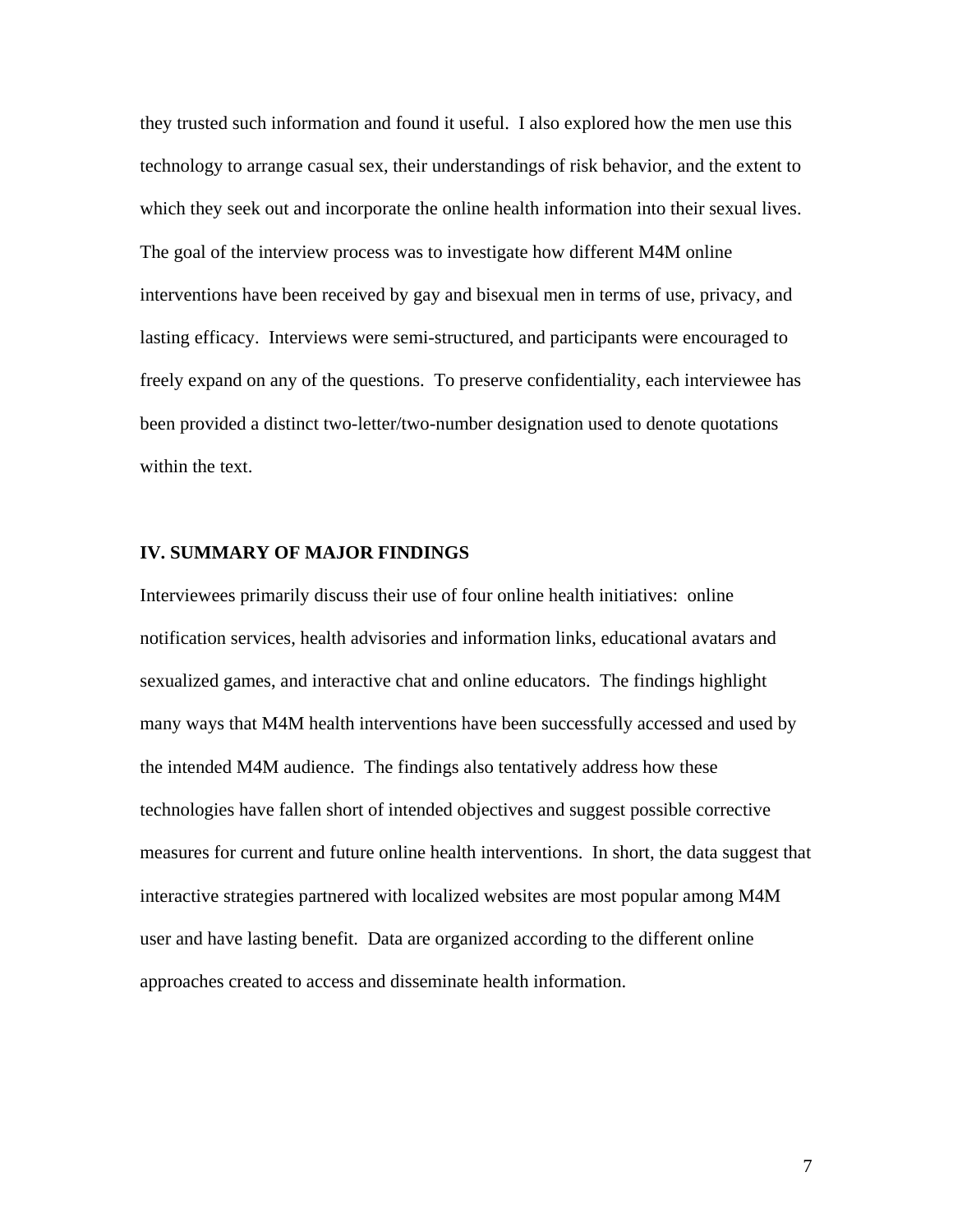#### *Online Notification Services*

Online notification websites have been developed as an anonymous method for people who have contracted an STI and wish to inform recent sexual partners. In short, website visitors are able to send a general or STI-specific warning to partners using personal Email or M4M online screen names. According to a Boston-based study by Rhodes et al. (2006), this method has been widely successful in notifying partners who have then, in turn, sought medical testing and services. Interestingly, the men I interviewed all express either apprehension or skepticism toward this approach. Those who were apprehensive cited concerns over privacy and embarrassment. They believe that partners would easily identify who had sent the notification. People who were skeptical of this approach tend to view it as impractical. Specific reasons include not keeping track of the contact information of casual partners and opting to inform people in person. Notably, none of the respondents have ever used this form of online resource nor have they received an online notification in the past. I was unable to find online notification methods on four of the most popular M4M websites used in Toronto (e.g., gay.com, manhunt.net, men4sexnow.com, and mygaydar.com), which perhaps helps explain their lack of use and popularity among this group of respondents.

#### *Health Advisories and Information Links*

Homepage advisories and information links to internal and external STI and other health information are relatively common to M4M websites, though they vary in emphasis and quality. Some are a central focus for specific websites, are recurrent, and are accompanied by attractive images; for other sites, information advisories are less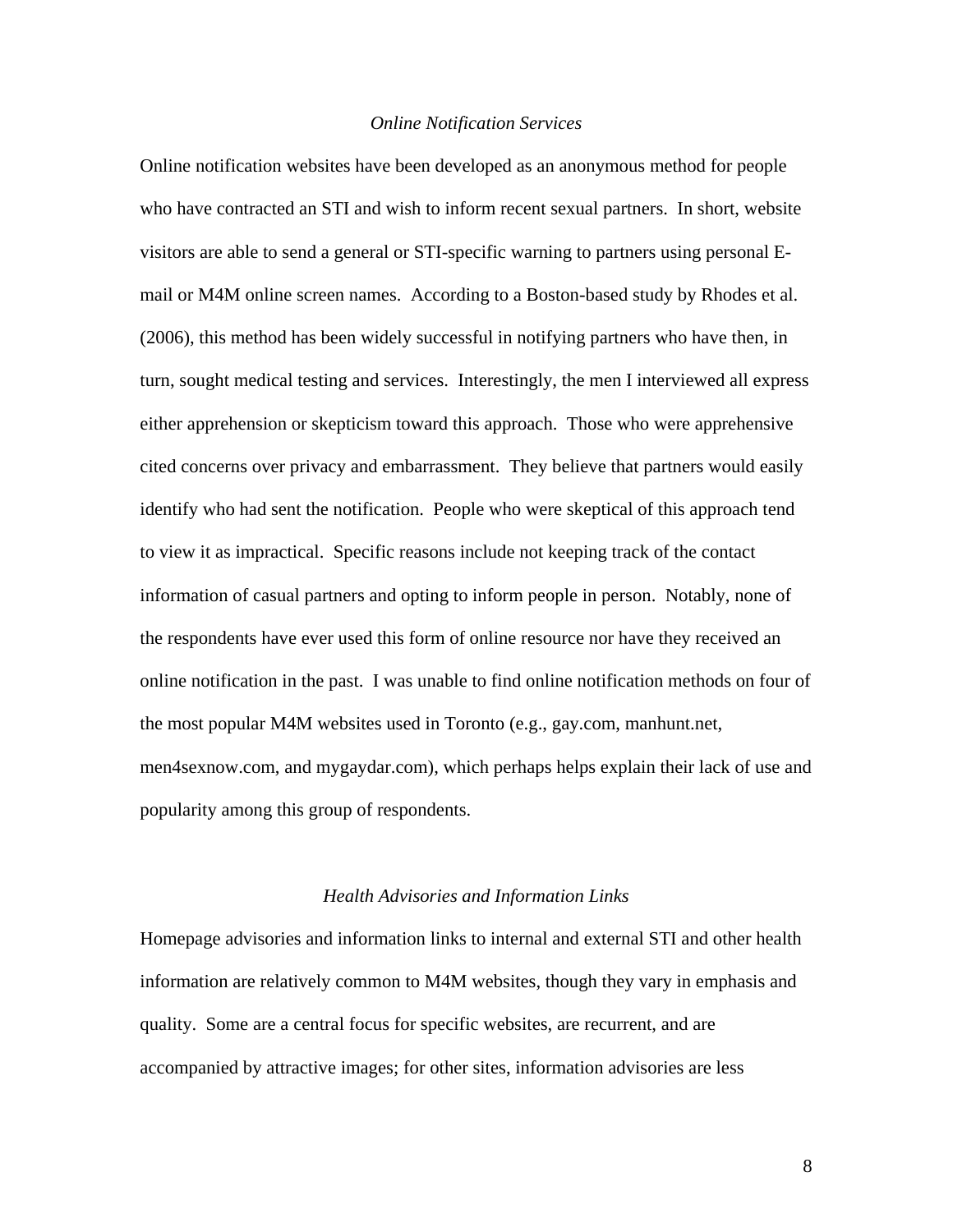common and require a concentrated effort both to find and navigate. Like the notification services, these ICTs are asynchronous and can be impersonal. Those described as 'less' impersonal, however, are typically hosted by a M4M website as opposed to those that are only accessible by using a general search engine. Most interviewees report being aware that M4M websites often have online health information resources, and are confident the information is both current and accurate.

#### *Educational Avatars and Sexualized Games*

Combining educational avatars and interactive learning aids is another approach that has been created for use on private websites (Flicker, 2006). Typically, these websites are endorsed by and advertised on M4M websites, which provide a link back to the parent website. The health education supplements use ethnically diverse characters and narratives first to provide information and then to test user knowledge and retention. Respondents have mixed feelings about this approach, which range in description from puerile to impractical. Some interviewees perceive the approach as childish or describe it as fun at first but with waning novelty. Others express hesitation in accessing links from M4M websites for fear of inviting pop-up windows, receiving spam, or causing a computer crash (especially where interactive websites were concerned). Many interviewees are familiar with these learning websites either through personal use or advertising campaigns, but few express a serious lasting interest in them; however, most feel that they possess potential for queer youth.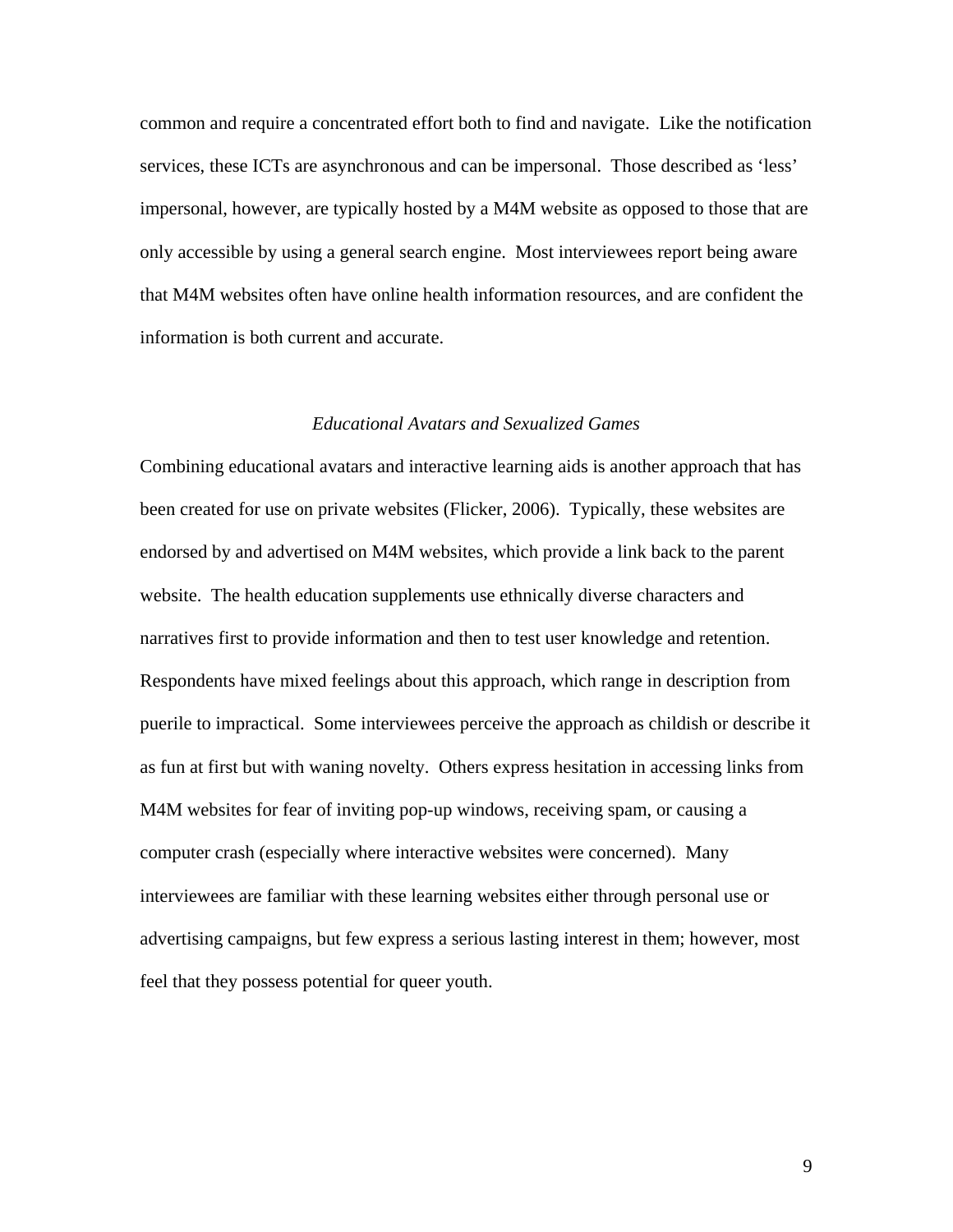#### *Interactive Chat and Online Educators*

Many M4M websites currently allow health professionals and community activists to create online profiles and advertise their presence as information sources (most other forms of private advertising are not allowed, according to user agreements in place on M4M websites). Trained health advocates are typically online at peak hours of popularity, advertising their presence, and answering health related questions posed by users. This online approach is the best known and most widely used by respondents; likewise, it provides the most insightful interview data. Interviewees feel that these resources are both unobtrusive and legitimate because they are integrated into the parent website. Overall, respondents described these services as helpful, genuine, nonjudgmental, and anonymous; their direct affiliation with the parent site is viewed favorably. Furthermore, there is an overall feeling that the health service providers possess authority and, in turn, that the information they communicate is legitimate. However, respondents also note that online health advisors are often intermittent and difficult to locate.

#### **V. EMERGING ISSUES**

One of the main issues guiding this study concerned the issues of user privacy and respect for the sexual lives of men seeking men online. The former concern has been regularly addressed by health specialists and educators promoting M4M online interventions; the latter, however, has received considerably less attention and should be highlighted. Therefore the data analyses and discussion pay careful attention to how these issues have been taken up in the testimonies of the participants.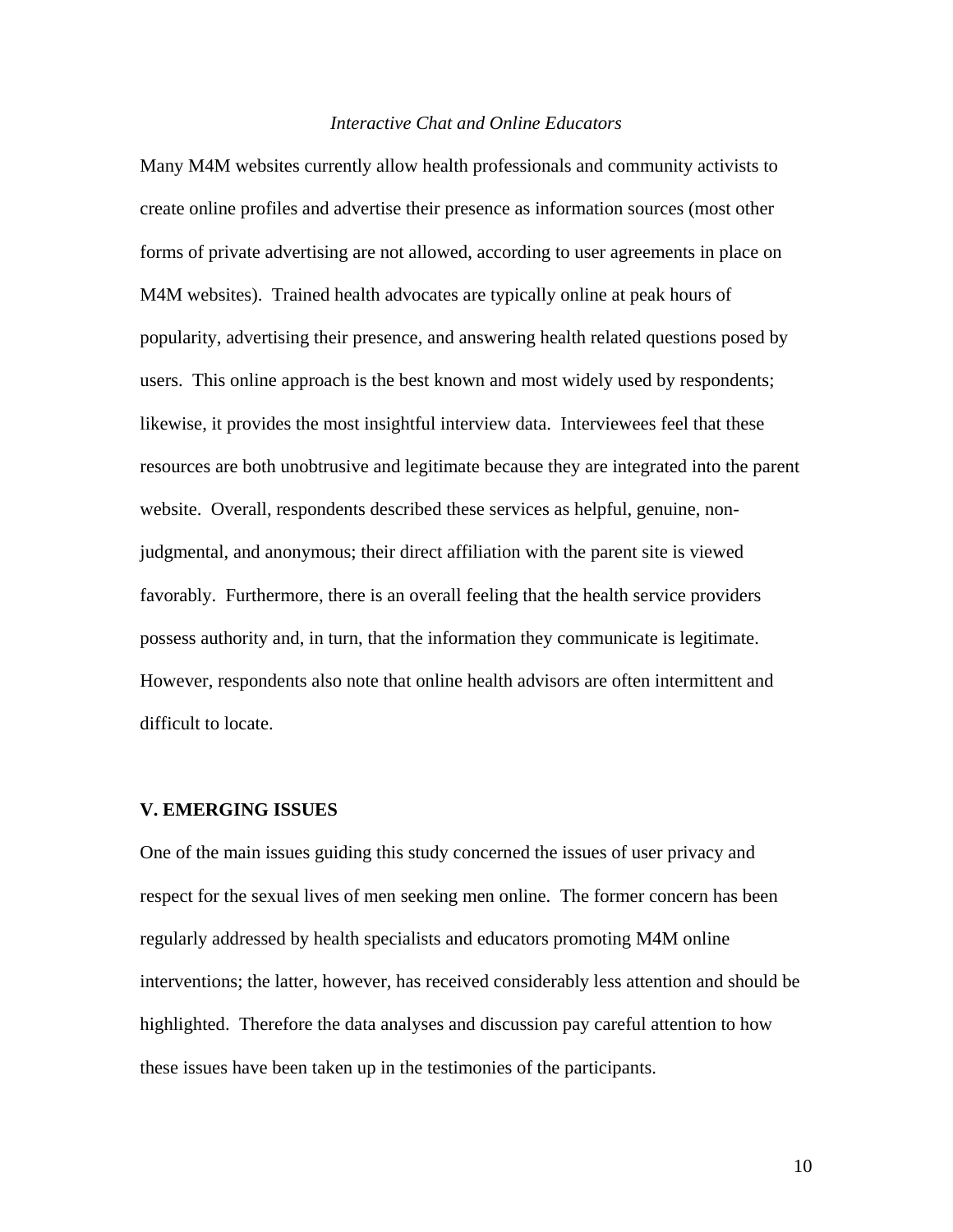Concerns over privacy were neither universal nor consistent. Overall, these men reported being concerned with the privacy when sending online notifications to previous sexual partners; however, they were less apprehensive when contacting chat room educators about sensitive questions. Clearly, online privacy concerns are context-specific as opposed to all-encompassing (refer to Viseu, Clement, & Aspinal, 2004). This is not to suggest that health specialists take a cavalier attitude toward privacy, but rather to offer reassurance that the privacy is not always an obstacle or burden to online health initiatives; in fact, it is often contextualized as opposed to rigidly defined.

Distinctions between production and use of technology also need to be brought to the forefront. How technological interventions are created and deployed is seldom a benign process. It is important for the creators of online health technologies to acknowledge a problematic history of medical intervention and control in the political and sexual lives of marginalized people. While public health and well-being are important issues that cannot be dismissed, the civil rights of sexual minorities need also be taken into account. Conversely, the purpose with which technologies are created is not necessarily how they are interpreted and put into practice by their intended audiences. For example, some men reported using chat room health information outlets to access information on "safer" unprotected sex. Such findings shed new light on the creative applications of health technologies by intended users.

The familiarity or comfort level that a user associates with a given online health strategy can lend to its effectiveness. For example, respondents often cited Manhunt as a favorite M4M website. Reasons for this preference varied from the website's local roots to a personal knowledge or familiarity with the individual producers. In the latter case,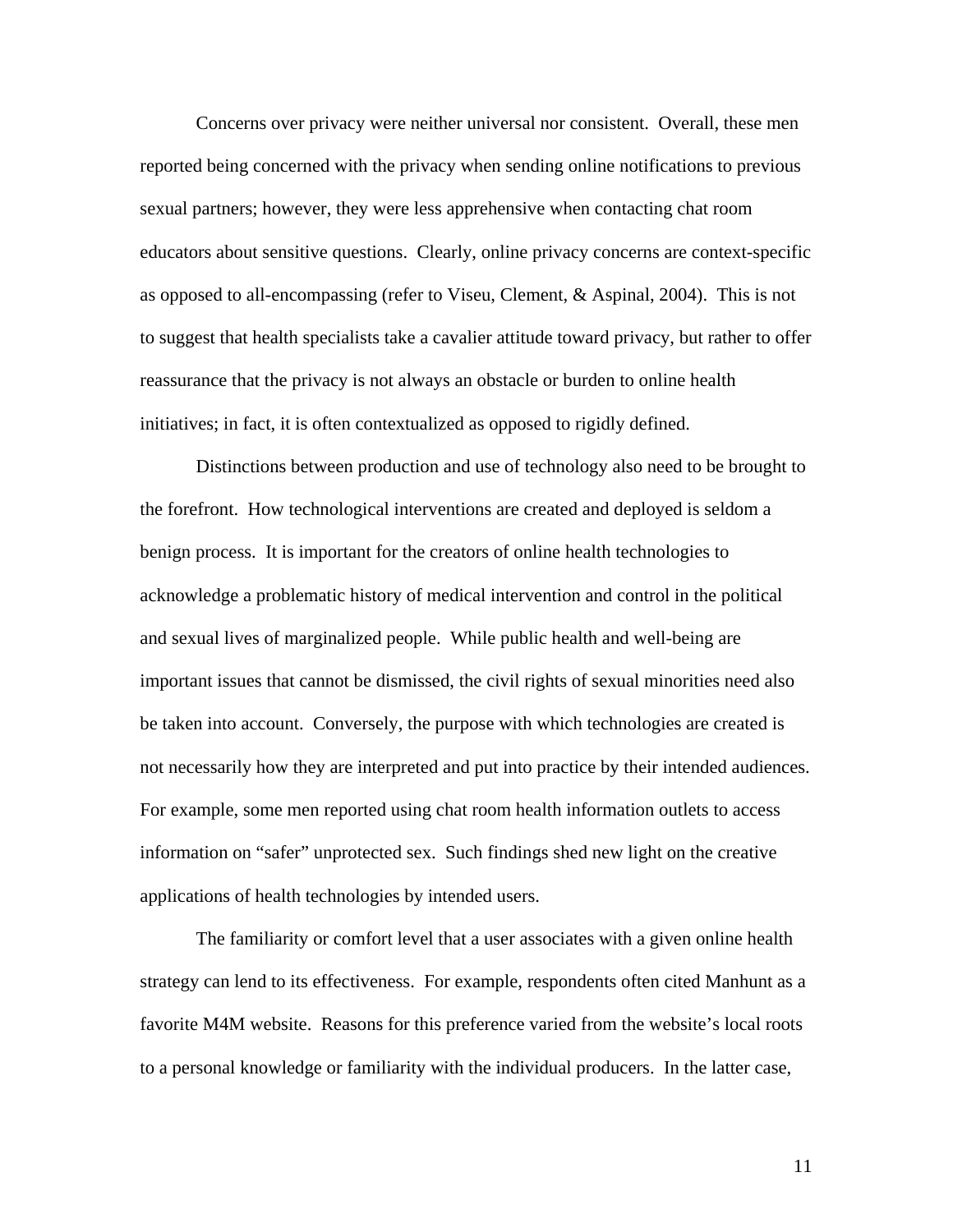the connection to production translated into identification with the product and personal investment in the outcome. In contrast, respondents report being suspicious of more distant technologies, such as online notification services, which, in turn, made them reticent to explore this online service. Users frequently describe online notifications as impersonal, which also contributes to a feeling of distrust.

Finally, synchronous versus asynchronous<sup>2</sup> health technologies surfaced as a significant issue among interviewees. The data indicate that synchronous online strategies are favored over asynchronous, which limit user interaction with information. Interactive strategies—and in particular, chat room educators—function more effectively as health information resources as they are frequently described by users as trustworthy and readily accessible.

## **VI. CONCLUSION**

 $\overline{a}$ 

In sum, M4M websites have been under the threat of regulation since health science research linked them with the spread of STIs. As a result, some have advocated strict regulation and control of these websites, while others have noted their potential to disseminate vital health information. In each case, ethical questions concerning privacy have come to the forefront of discussion. Use of M4M websites as mechanisms for health intervention necessitates respecting the confidentiality of website members and protecting the identity of users seeking health information and services. It is equally important that the interventions operating on existing M4M websites not deter current or future users from accessing these venues. The fact that some interviewees express

 $2^{2}$  Synchronous technology operates in an instantaneous or near-instantaneous manner; often this communication is likened to "real conversation" (e.g., chat windows and instant messaging). In contrast, asynchronous communication operates in a time-late fashion (e.g., E-mail, blog postings).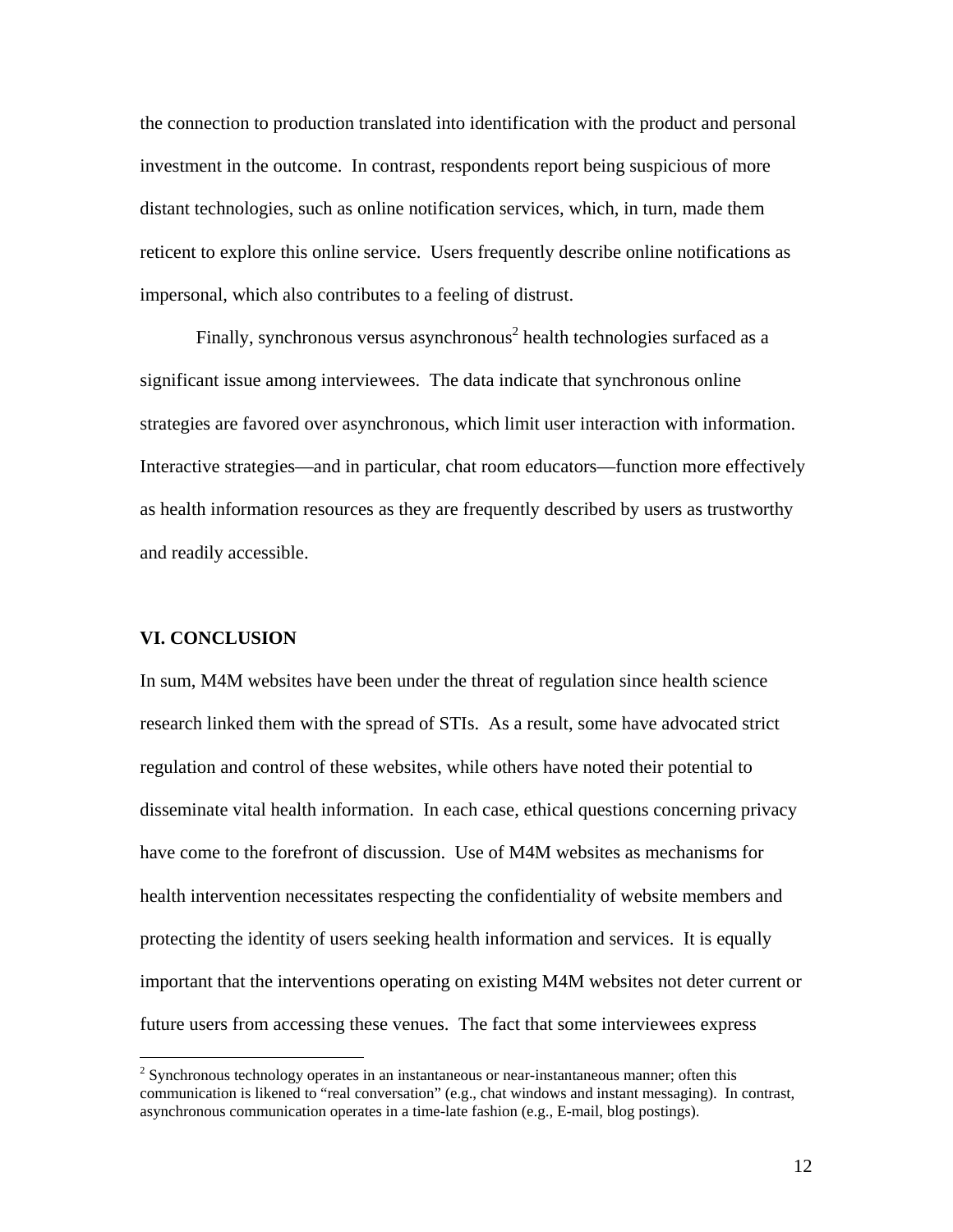concern about issues of privacy and regulation indicates that the ethics of online health interventions continue to be an important topic of discussion. However, it is also important to note the interviewees express more concern about the prospect of being directly contacted without consent by unknown entities, as opposed to being able to passively access information when needed. Thus, while use of M4M personals sites as health intermediaries should proceed with caution, it should also do so with the knowledge that responsible production on the part of educators can encourage responsible consumption of important sexual health information among the target audience.

**Acknowledgment: This research was supported by ACTION for Health. The main findings of this report have been submitted as a chapter in** *Mediating Heath Information in a Changing Socio-technical Landscape: The Go-Betweens***, edited by Nadine Wathen, Roma Harris, and Sally Wyatt. Interview and transcription facilities were provided by the Qualitative Research and Resource Center, York University.**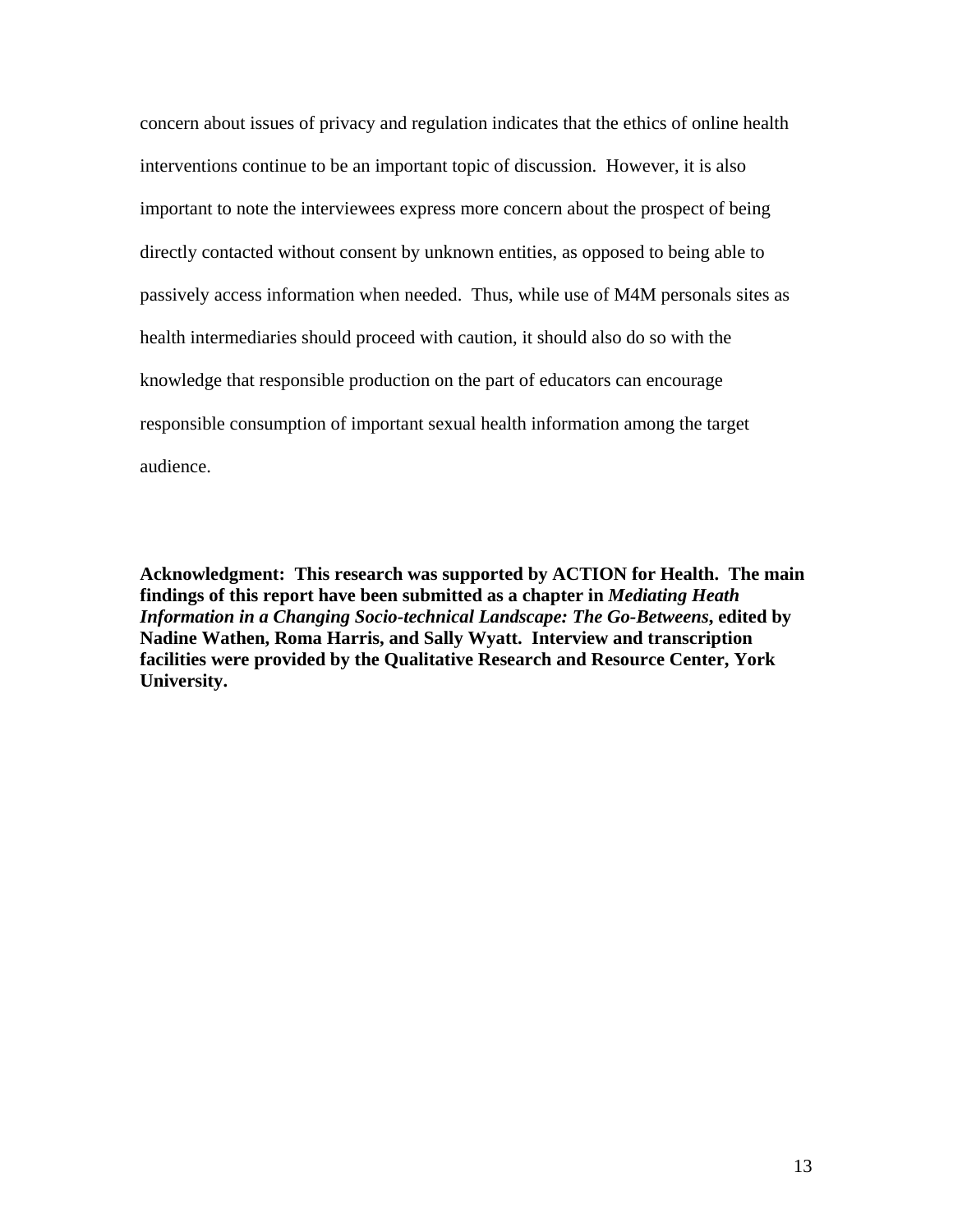# **VII. REFERENCES**

Alexander, P. (1996). Bathhouses and brothels: Symbolic sites in discourse and practice. In Dangerous Bedfellows (Eds.), *Policing public sex: Queer politics and the future of AIDS activism* (pp. 221-249). Boston: South End Press.

Bérubé, A. (1996). The history of gay bathhouses. In Dangerous Bedfellows (Eds.), *Policing public sex: Queer politics and the future of AIDS activism* (pp. 187-220). Boston: South End Press.

Brown, G., Maycock, B., & Burns, S. (2005). Your picture is your bait: Use and meaning of cyberspace among gay men. *Journal of Sex Research*, 42(1), 63-73.

Chiasson, M. A., Hirshfield, S., Humberstone, M., DiFilippi, J., Newstein, D., Koblin, B., et al. (2003). The Internet and high-risk sex among men who have sex with men,  $10^{th}$ *Conference on Retroviruses and Opportunistic Infections*. Boston, Massachusetts.

Disman, C. (2003). The San Francisco bathhouse battles of 1984: Civil liberties, AIDS risk, and shifts in health policy. *Journal of Homosexuality*, 44(3/4), 71-129.

Flicker, S., Buchan, A., Goldberg, E., McClelland, A., Skinner, H., Smith T., et al. (2006). 'Fun & games': Reaching Canadian HIV-positive youth online. *Sixteenth International AIDS Conference*. Toronto, Ontario, Canada.

Klausner, J. D., Wolf, W., Fischer-Ponce, L., Zolt, I., & Katz, M. H. (2000). Tracing a syphilis outbreak through cyberspace. *The Journal of the American Medical Association*, 284,447-449.

Klausner, J. D., Levine, D. K., & Kent, C. K. (2004). Internet-based site-specific interventions for syphilis prevention among gay and bisexual men. *AIDS Care*, 16(6), 964-970.

McFarlane, M., Salyers Bull, S., & Rietmeijer, C. A. (2000). The Internet as a newly emerging risk environment for sexually transmitted diseases. *The Journal of the American Medical Association*, 284, 443-446.

McFarlane, M., Salyers Bull, S., & Rietmeijer, C. A. (2002). Young adults on the Internet: Risk behaviors for sexually transmitted diseases and HIV. *Journal of Adolescent Health*, 31(1), 11-16.

Mimiaga, M. J., Tetu, A., Novak, D., Adelson, S., Vanderwarker, R., & Mayer, K. H. (2006). Acceptability and utility of a partner notification system for sexually transmitted infection exposure using an Internet-based, partner-seeking website for men who have sex with men. *Sixteenth International AIDS Conference*. Toronto, Ontario, Canada.